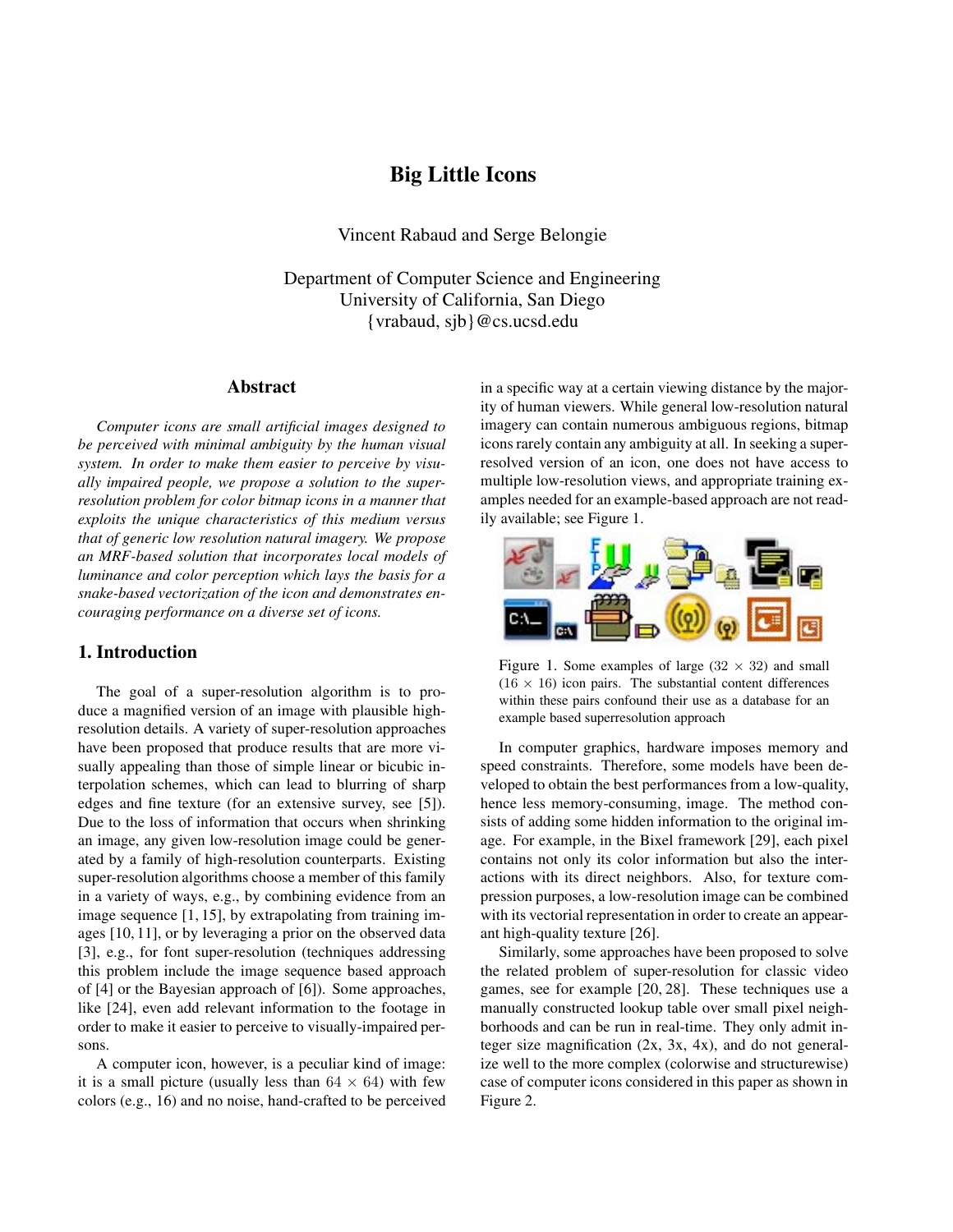

Figure 2. The most intuitive methods to solve the superresolution problem on an icon 2(a) could be to use a lookup table, as in the scalex method first methods 2(b), or use a threshold on a bicubic interpolation 2(c). Note: the threshold has been manually performed under Photoshop by giving a substantial hint on the colors to threshold, as well as on the zones that should be considered as gradients or uniform.

The super-resolution method we present allows for magnification of computer icons by any factor. It does not require multiple views or a database of training examples. This work lays the basis for an easier post-processing of GUIs and fonts for the visually impaired. For example, icon vectorization can be used for better color conversions (e.g., increasing the color variance), more accurate magnification (e.g., on normal or resolution-independent display), and emphasized high-frequency features.

### **2. Devised Method**

One could argue that for such artificial images as bitmap icons, a bicubic interpolation followed by an efficient thresholding would be sufficient (cf Figure  $2(c)$ ). This efficiency would need to take into account the way those icons are created and therefore perceived. Icon artists use software that involves two windows: one with the neareastneighbor magnified icon, and another one with the icon at its final size. The modus operandi is also fairly simple: the zoomed pixels of the first window are modified one by one until the result in the second window is satisfactory: clear, unambiguous and free of noise. Our goal is therefore to clarify those perception cues, tacitly used in the icon artwork, but well-known in psychophysics and vision.

Our approach first focuses (in Section 3) on characterizing the interactions between the pixels in the low-resolution icon. The method we propose is based on simple local models of color perception which are globalized using a Markov Random Field model. The MRF determines how the human visual system links or unlinks pixels, while computing the perceived color of each pixel at the same time.

In Section 4) we consider the problem of generating the icon at any higher resolution. For this purpose, we define regions of influence around each low-resolution pixel. Using the linkage and the perceived colors we have computed through the MRF, the boundaries of those regions as well their color content can be defined. Active contours are finally smooth those boundaries while keeping the strength of the linkage/separation between those regions.

Experimental results are presented in Section 5, and Section 6 discusses future work and provides concluding remarks.

# **3. Modeling Local Low-resolution Pixel Relationships**

Examining the pixel interactions in the low-resolution (input) icon is a necessary step before interpolating it to a larger size and we propose a Markov Random Field (MRF) model to make the interactions between the icon pixels explicit. We will first present the structure of our MRF in Section 3.1. Then, using perception models, we will make explicit its different potential functions in Sections 3.2 and 3.3. Finally, we will solve it in Section 3.4.

Let us formulate the problem as follows: for a given pixel color  $Y_i$ , we would like to determine the perceived color  $X_i$ . A complete model should take into account the *simultaneous lightness/color contrast* [23], the *lightness/chromatic adaptation* [22] and some geometric effects (e.g. spatial frequencies[2,13]). We propose to operationalize these factors by considering the following parameters that influence the perceived color  $X_i$ s.

- the color of the pixel  $Y_i$  and the colors of its 8 surrounding pixels (Figure 3(a))
- $X_i$ 's relationship to each of its 8 neighbors, which can be *uniform* (their colors are perceived to be the same), *gradient* (the colors are perceived as closed but different), or *unlinked* (the colors are perceived as too different) (Figure 3(b))
- The weight of the linkage between  $X_i$  and its neighbors, which is a notion described in Figure 3(c)

Figure 4 depicts, the different factors influencing the perceived color for one node. The hidden nodes  $H_{i\rightarrow j}$  characterize the type of link between  $X_i$  and  $X_j$  (uniform, gradient or unlinked) and its weight, which can be different for  $H_{i\rightarrow j}$  versus  $H_{j\rightarrow i}$ . As we will see in Section 3.4, the strength of the linkage can be inferred only from the  $X_i$ s and their types of linkage. This allows us to use the simpler MRF shown in Figure 5 in which  $H_{i,j}$  is now a discrete variable indicating only the type of link.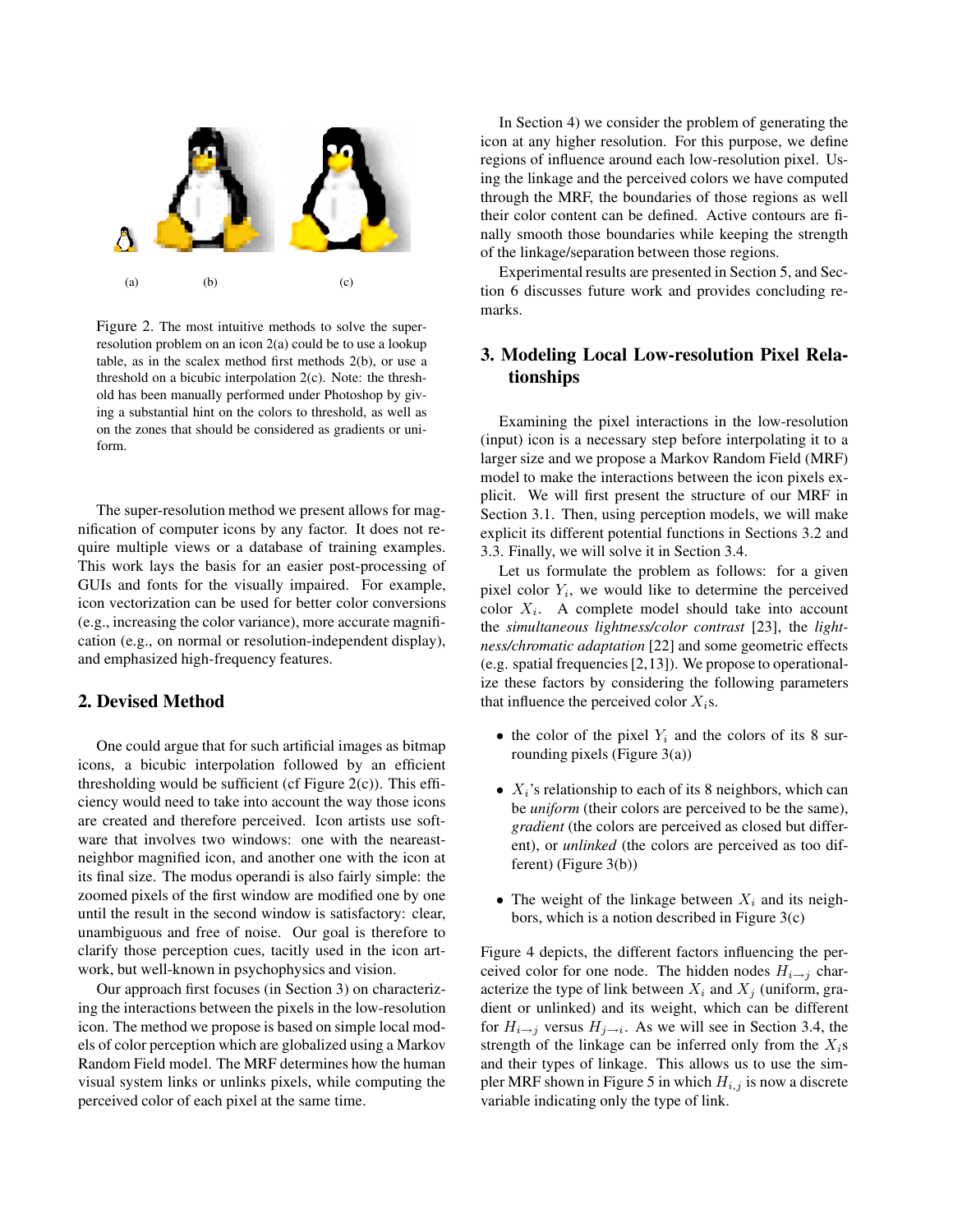

Figure 3. 3(a) Due to differences in their surrounding neighborhood, the two central squares are perceived as lighter or darker while they actually are the same gray. 3(b) Left: The square looks uniformly gray despite containing 1% additive Gaussian noise. Center: The image appears smooth while it is formed by a discrete staircase. Right: even though the zones are small, the 4 grays are different enough to be perceived distinctly. 3(c) All three images contain the same  $2 \times 2$  central checkerboard block. Left: We perceive a black form elongated at 45◦ (which can be a line, ellipse, or peanut shape depending on one's interpretation). Center: With a black surrounding region we perceive a white form elongated at 135◦. Right: With a gray surrounding region, neither organization is preferred.



Figure 4. MRF for inferring  $X_i$ , the perceived color of the ith pixel.

#### **3.1. Joint distributions of our model**

In this work, we adopt the convention of using uppercase to refer to random variables and lowercase to their occurrence. The joint distribution of an MRF can be written as follows:

$$
p(x) = \frac{1}{Z} \prod_{C \in \mathcal{C}} \psi_c(x_C)
$$

where C is the set of maximal cliques in the graph,  $\psi_C(x_C)$ is a potential function on the clique  $C$ , and  $Z$  is the normalizing constant. If we look at Figure 5, we are presented with two different kinds of maximal cliques:

- As we are working in 8-connectivity, we have a maximum clique linking four  $X_i$ s forming a square. Therefore, for a given  $X_i$ , we have four different such cliques. We denote them  $C_4^j(X_i)$ ,  $1 \le j \le 4$ , and their corresponding potential function  $\psi_4$ .
- Another kind of maximal clique is the one linking two neighboring  $X_i$  and  $X_j$  with their  $H_{i,j}$ . We now have eight of those cliques for each  $X_i$ ; we use the notation  $C_3^{\overline{j}}(X_i)$ ,  $1 \le j \le 8$  and  $\psi_3$  for its potential function.



Figure 5. MRF model chosen to find the  $X_i$ s.

We denote by  $n_i$  the set formed by the pixel i and its eight neighbors, and by  $y(n_i)$  the actual colors of the pixels in  $n_i$ . We can therefore rewrite the MRF as:

$$
p(x) \propto \prod_{x_i} \left( \phi(x_i; y(n_i)) \prod_{j=1}^4 \psi_4(C_4^j(x_i)) \prod_{j=1}^8 \psi_3(C_3^j(x_i)) \right)
$$

As edges are common to some cliques, we instead write the joint distribution in the following way:

$$
p(x) \propto \prod_{x_i} \left( \phi(x_i; y(n_i)) \prod_{j=1}^8 \psi(x_i, x_j, h_{i,j}) \right)
$$

This formulation is more intuitive as the  $\phi$ s are responsible for the luminance and hue effects as shown in Figure 3(a), and the  $\psi$ s are responsible for spatial interactions between pixels as shown in Figure 3(b). We describe the structure of these two functions in the following two sections.

#### **3.2. Color Perception**

As seen in the first two pictures in Figure 3(b), the neighbors of a pixel influence its perceived color in two ways:

- 1. **Lightness Induction**. Lightness induction consists of two effects. *Lightness assimilation* where an almost black pixel surrounded by pure black pixels will be perceived as completely black and *simultaneous lightness contrast* where a light gray pixel surrounded by black pixels will be perceived as lighter [27].
- 2. **Hue Induction**. Similar to lightness induction, hue induction also consists of two effects. The key difference here is that while lightness induction effects only depend on the luminance of the neighborhood, hue induction effects depend on the hue as well as the lightness of the neighboring pixels. In the case of *Hue assimilation* the perceived hue of a pixel surrounded by pixels with similar hue is shifted toward the average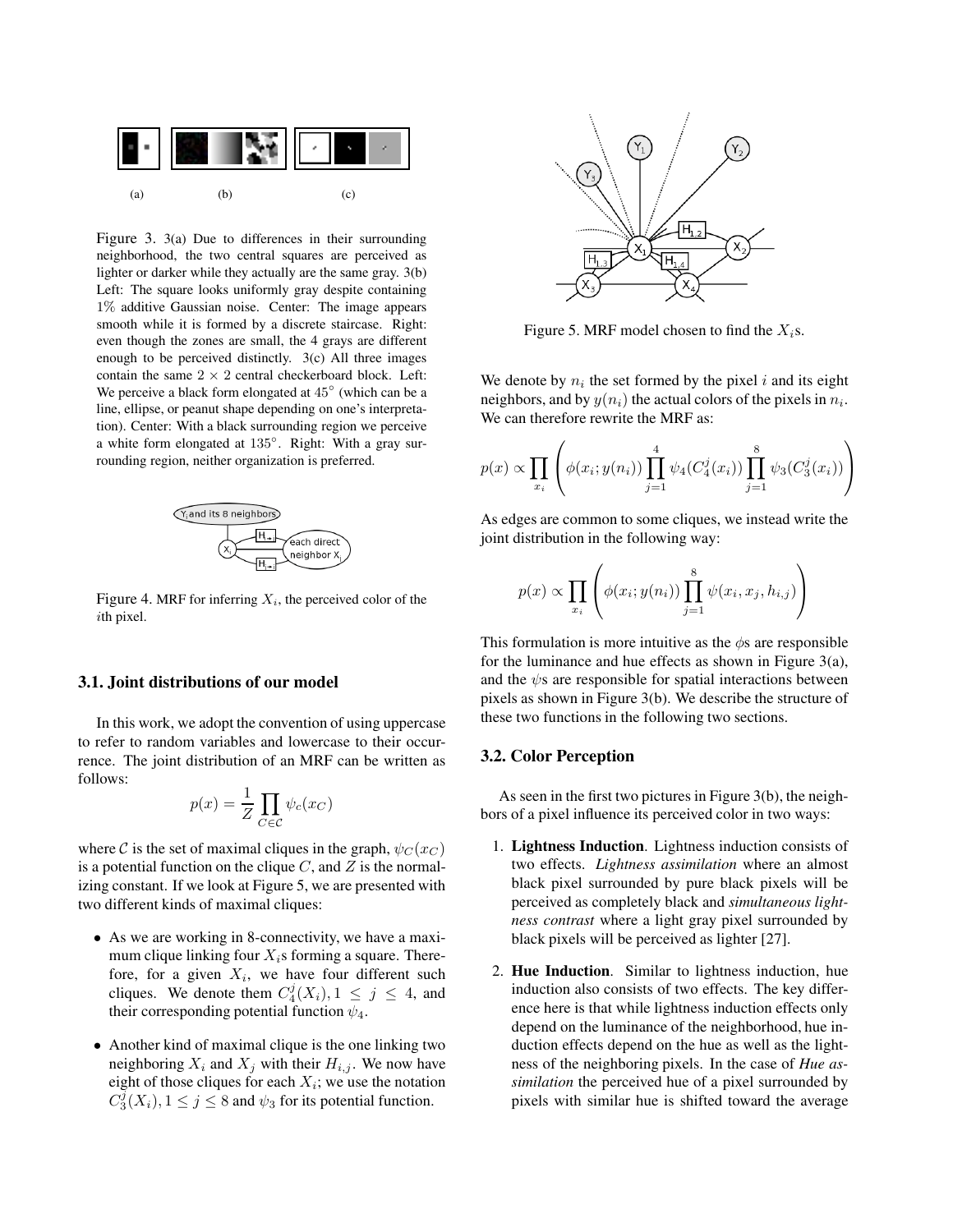hue of the neighborhood. *Simultaneous Hue Contrast*, on the other hand, shifts the perceived hue of a pixel towards the complement color of its neighborhood when it is surrounded by pixels of contrasting hue.

While easy to describe, these effects are quite hard to implement in a quantitative manner. Over the years, a number of models have been developed which capture these effects to varying degrees of accuracy [8, 19]. Since our interest is restricted to icons which will be displayed on a computer screen, an approximate estimate of these effects will suffice. Our approximation is inspired by the work on *Equivalent Background* [7, 16]. In the following analysis, we will use the CIELab color space  $[25]$ . L stands for luminance and has values in  $[0, 255]$ ,  $\alpha$  is the red-green channel with values in  $[-128, 127]$ , and b is the yellow-blue channel with values in the same range.

We will now describe the function  $\phi(x_i; y(n_i))$ . Given a pixel i with actual color  $y_i$ , we begin by estimating the "shift vector"  $y_i'$  such that the distance of the perceived color  $x_i$  from the line segment  $y_i y_i'$  is distributed normally.  $y_i'$ represents the color direction towards which  $y_i$  is shifted when perceived and is computated as following. For the  $j<sup>th</sup>$ pixel with color  $y_j$  in the neighborhood of the pixel i we compute

$$
L_j^{shift} = \begin{cases} 0 & \text{if } |L_i - L_j| \le L_{t1} \\ L_j - L_i & \text{if } L_{t1} < |L_i - L_j| \le L_{t2} \\ L_i - L_j & \text{if } L_{t2} < |L_i - L_j| \end{cases}
$$

We similarly define  $a_j^{shift}$  and  $b_j^{shift}$ . The components of the color vector  $y_i' = (L_i', a_i', b_i')$  are then defined as

$$
L'_i = L_i + \mu_L \frac{1}{\#n_i} \sum_j L_j^{shift}
$$

and similarly for  $a'_i$  and  $b'_i$ The constants  $L_{t1}, L_{t2}, a_{t1}, a_{t2}, b_{t1}, b_{t2}, \mu_L, \mu_a$  and  $\mu_b$  are empirically determined quantities, independent of the image being considered.

#### **3.3. Spatial Interaction**

As mentioned earlier, we consider three kinds of pairwise interactions. The spatial interaction term  $\psi(x_i, x_j, h_{i,j})$  can now be defined for the three cases as follows:

1. **Uniform**. In this case the distance in color space between the perceived colors  $x_i$  and  $x_j$  is small enough for them to be considered the same, i.e,  $||x_i - x_j|| \leq$  $\lambda_0$ . Psychophysics tests indicate that the human eye cannot discern the difference between two colors which are less than one unit distance apart in the  $CIELab$  color space [14]. To account for the error due to the finite size of each pixel and brightness variations across display screens, we allow for a higher value of  $\lambda_0$  (=20). The spatial interaction term  $\psi(x_i, x_j, h_{i,j} = \text{uniform})$  is then defined as

$$
\begin{cases} \mathcal{N}(\|x_i - x_j\|; 0, \sigma_0^2) & \text{if } \|x_1 - x_2\| \le \lambda_0\\ 0 & \text{otherwise} \end{cases}
$$

2. **Gradient**. This is the case when the color change as we move from pixel i to pixel j is smooth enough for it to appear continuous. This is the case when  $\lambda_1 \leq ||x_i - x_j|| \leq \lambda_2$ . Note that the interval  $[\lambda_1, \lambda_2]$ , that we took as [15; 35] may overlap with the interval  $[0, \lambda_0]$  as there is no sharp boundary between the two phenomenona. The corresponding spatial interaction  $\psi(x_i, x_j, h_{i,j} = \text{gradient})$  term is given by

$$
\begin{cases}\n\mathcal{N}(\|x_i - x_j\|; \mu_1, \sigma_1^2) & \text{if } \lambda_1 \le \|x_i - x_j\| \le \mu_1 \\
1 & \text{if } \mu_1 \le \|x_i - x_j\| \le \mu_2 \\
\mathcal{N}(\|x_i - x_j\|; \mu_2, \sigma_2^2) & \text{if } \mu_2 < \|x_i - x_j\| \le \lambda_2 \\
0 & \text{otherwise}\n\end{cases}
$$

3. **Unlinked**. There is the case when there is no spatial interaction between pixels  $i$  and  $j$  because their perceived colors are too far apart. The joint potential function therefore is independent of their color and constant:

$$
\psi(x_i, x_j, h_{i,j} = \text{unlinked}) = 1
$$

#### **3.4. Solving the MRF**

In order to improve the convergence and accelerate the solution of the MRF, we attempt to restrict the number of possible values for each  $H_{i,j}$ . For each pair of neighboring pixels i and j, we compute  $d_{min}$  and  $d_{max}$ , the minimum and maximum distance between the perceived colors  $x_i$  and  $x_j$  such that both  $\phi(x_i; y(n_i))$  and  $\phi(x_j; y(n_j))$ are above a certain threshold. We then check for the intersection between the intervals  $[d_{min}, d_{max}]$  with  $[0, \lambda_0]$ and  $[\lambda_1, \lambda_2]$ , which correspond to the pixels i and j being part of a uniform or a gradient region respectively. In most cases the number of possible values for  $H_{i,j}$  is reduced from 3 to 1 or 2. Next, we initialize the  $x_i$  values by:  $x_i^{ini} = \frac{1}{2}(y_i + y_i')$ , which is the expected value of the potential function  $\phi(x_i; y(n_i))$ .

We tried several methods of solution for the MRF: belief propagation [30], simulated annealing [18], and Metropolis sampling [21]. We found empirically that there were few local minima, each yielding perceptually very similar results. This arises from the simplicity of our model and the limited number of possible perceived colors for a pixel. In all of our experiments, we used simulated annealing.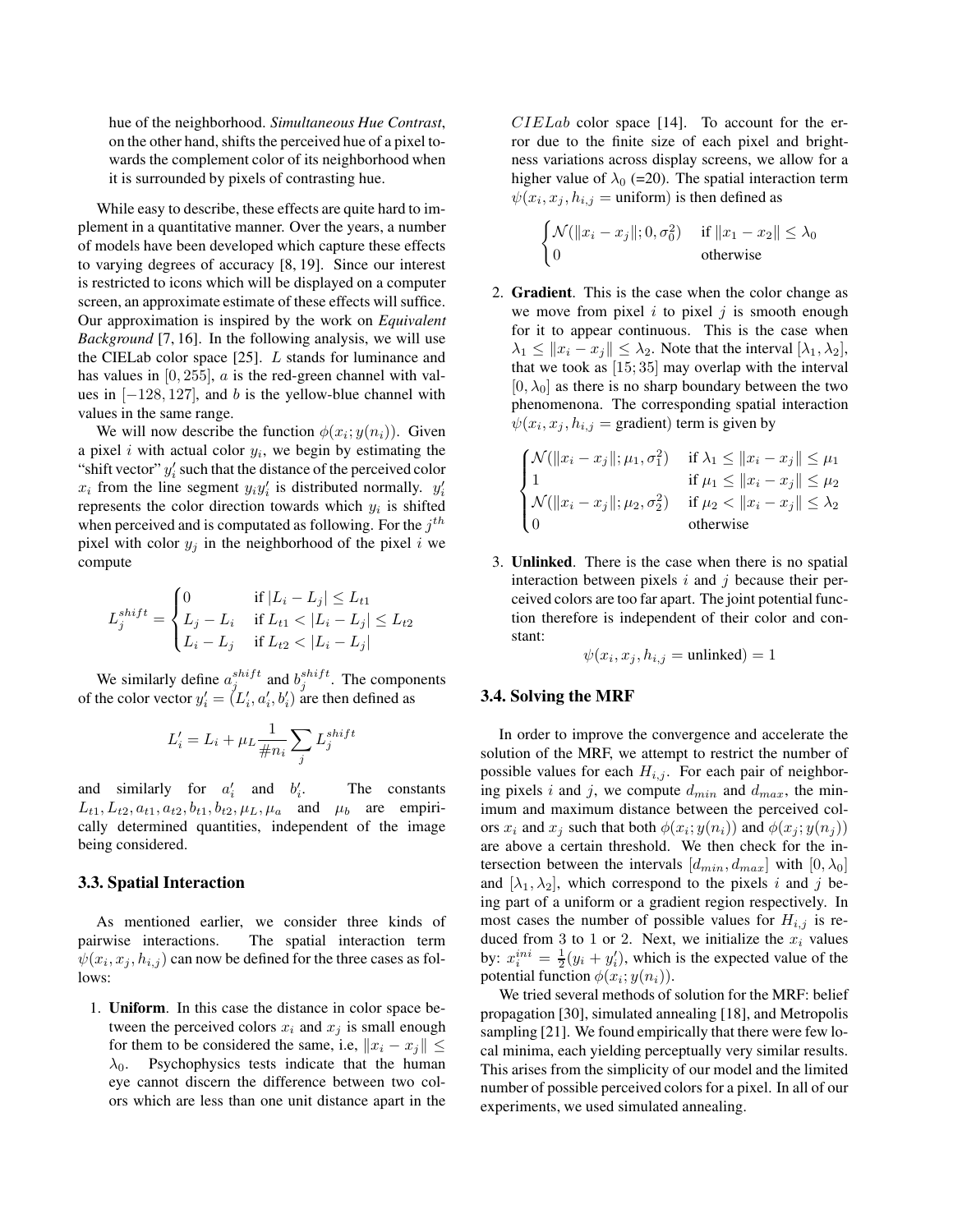# **4. Constructing the High-resolution image**

As our ultimate goal is to obtain a zoomed version of an icon at any size, we need an appropriate descriptor that is scale independent, i.e. vectorized. So far, the method of Section 3 provides us with the perceived colors of the pixels as well as the interactions at stake. Therefore, the inside of a uniform/gradient region formed by linked pixels can be determined by basic interpolation. The only problem is to determine, in a scale independent way, the boundary between unlinked pixels.

To determine these boundaries we build a "zone of influence" around each pixel, defined by the interactions between a pixel and its neighbors. Then, a snake smoothes these boundaries while trying to stay as much as possible under equal influence of the surrounding pixels. This snake representation is necessary for the following two reasons:

- it enables a vectorized parametrization.
- it restores the interaction between pixels as shown in Figure 6.



Figure 6. The boundary between a black pixel and its white neighbors is better defined than between a lighter pixel and its white neighbors 6(b). Therefore, the snake in 6(a) sticks more to the boundary than in  $6(c)$  where the smoothness is more enforced.

#### **4.1. The influence zones**

As the boundaries of the influence zones are smoothed by the snake, we can afford to use a simple model. We choose to consider the following model of influence: a low resolution pixel  $p_i$  influences the points with local polar coordinates  $(r, \theta)$  with Gaussian intensity:

$$
I_i(r, \theta) = \exp\left(-\frac{r^2}{2 \cdot \sigma(\theta)}\right)
$$

 $\sigma(\theta)$  is computed in the following way:

- find out  $p_j$ , the direct neighbor of  $p_i$  such that the segment linking the centers of  $p_i$  and  $p_j$  is closest to  $(r, \theta)$
- define  $\sigma(\theta)$  as:

$$
\sigma(\theta) = \beta \frac{\|(L_i, a_i, b_i)^{\top} - (L_j, a_j, b_j)^{\top}\|}{1 + \# \{p_k \text{ such that } p_k \text{ and } p_i \text{ are linked}\}}
$$

where  $(L_i, a_i, b_i)^\top$  is the color of the pixel  $p_i$  and  $\beta$ is a normalization factor (we took  $\beta = 50$  as it gives values of  $\sigma$  fulfilling the later requirements).

This form of  $\sigma$  obviously takes 8 values (one for each neighbor). We therefore linearly smooth  $\sigma(\theta)$  to have a continuous influence  $I_i(r, \theta)$ .

Let us consider the case of a point right between two lowresolution pixels. If  $\sigma$  is small for both, then the two influences will be small for the considered point: it will therefore be easy for the snake to float around if it wants an equal influence. On the contrary, if  $\sigma$  is high, the snake will be stuck in a valley and will therefore not be able to bend a lot.

The form of  $\sigma(\theta)$  is justified by the two effects we want to reproduce:

- the connection strength shown in Figure  $3(c)$  which is inversely influenced by the number of connected pixels.
- the intensity of the color difference between unlinked pixels, as shown in Figure 6.

It is easy to compute analytically the boundaries of equal influence between unlinked pixels but, in the meantime, the obtained curve is jagged. That is why we need to smooth it while conserving the connection to the data: active contours [17] help us for this purpose.

### **4.2. Vectorial snake**

As mentioned before, our first step is to compute analytically the boundaries between unlinked pixels. These different boundaries are going to intersect each other at certain points (where 3 or 4 or unlinked pixels are equally influential) and/or begin at others. Those points can easily be found and they will form the endpoints of oursnakes. Using a conventional snake, we find the best compromise between its smoothness and the influences of the pixels it separates. We compute the curve  $v(s)$  that verifies the following properties:

- $v(0)$  and  $v(1)$  are the extremities of the snake we compute at first
- $s \mapsto \mathbf{v}(s)$  minimizes:

$$
\int_0^1 A \left(\frac{d\mathbf{v}}{ds}\right)^2 + B \left(\frac{d^2\mathbf{v}}{ds^2}\right)^2 + |I_1(\mathbf{v}(s)) - I_2(\mathbf{v}(s))| ds
$$

where  $I_1$  and  $I_2$  are the influences of the two lowresolution pixels the snake is trying to separate.

### **4.3. The case of the anti-aliasing zones**

So far, during the whole process, we have tried to minimize the need for interpretation of specific structures, e.g., imposing that pixels aligned at 45◦ have to form a line.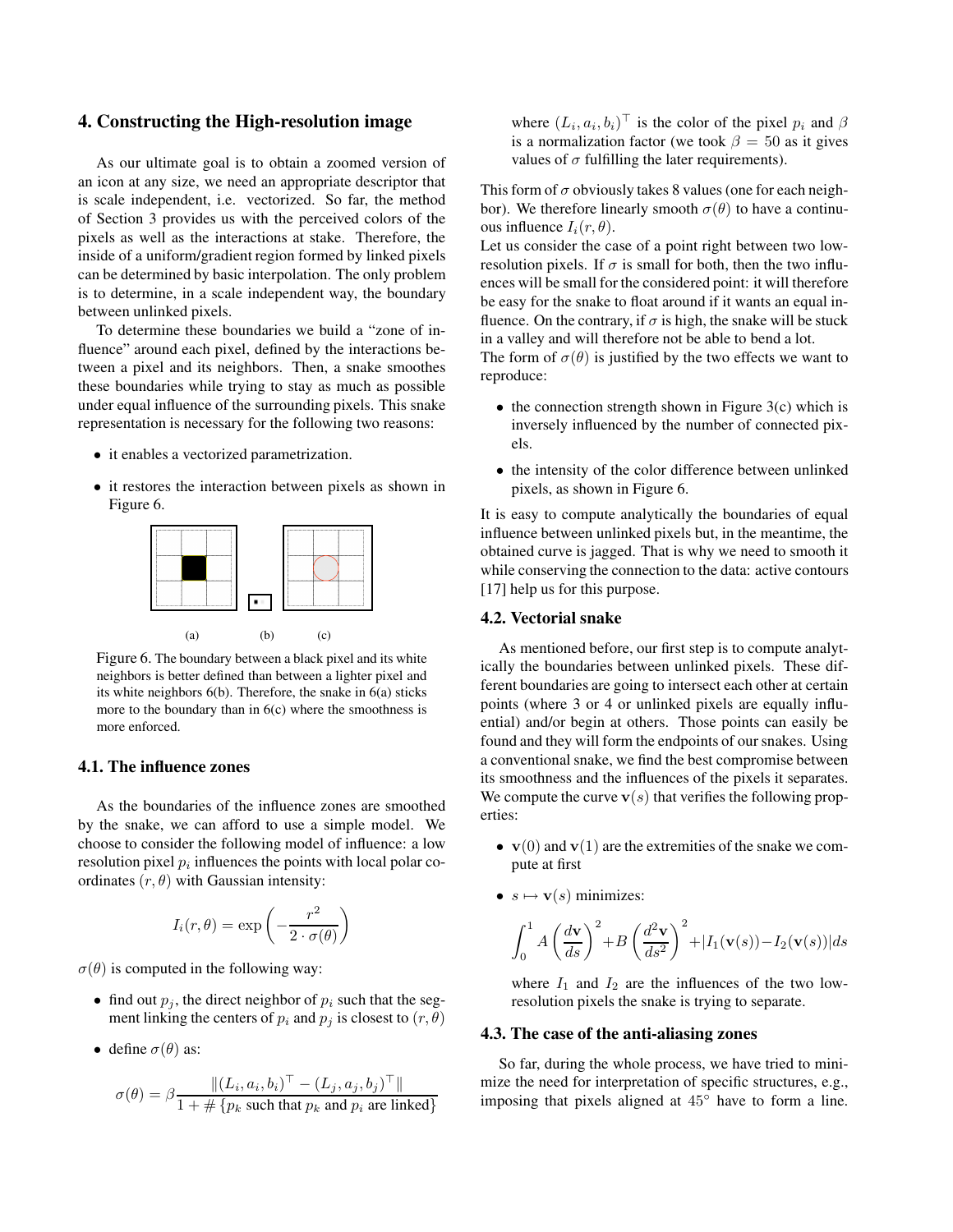There is one case, however, that needs special attention: anti-aliasing zones. They are one-pixel wide zones located between uniform/gradient zones. They are very local gradients incorporated into the icon deisgn in order to make the edges appear less jaggy.

Until now, those zones have not been defined, though we have defined gradient and uniform zones. We can therefore deduce the anti-aliasing zones and treat them appropriately.

Each anti-aliasing pixel is located on the boundary between several (usually two) zones: its color is therefore a weighted mean of the neighboring "non anti-aliasing" pixels. The influence around it can therefore be represented by a mixture of distributions: one for each of the "non antialiasing" neighboring pixels.

# **5. Results**

In Figure 7, we show our results on three different icons, resized to 5x. Each example required 4 minutes of computation in Matlab on a 2.8 GHz Pentium 4. The four columns show respectively: the original icon, the nearest neighbor interpolation, the cubic interpolation and our method. The snake gives normal results on the first two icons as they contain strong corners. In Figure 8, we show the importance of smoothing in our model: even if we can change its smoothness, the snake still gets stuck in some valley and therefore cares more about the attachment to the data than to the smoothness (this is especially noticeable with the eye of the penguin that remains sharp).

#### **6. Conclusions and Future Work**

In conclusion, we have addressed the problem of superresolution for color bitmap icons. So far, the method provides encouraging results and we intend to improve the model by first incorporating the anti-aliasing connections in the MRF and by solving the original un-simplified MRF. The snake model also needs to be improved in order to catch discontinuities. Moreover, by the specifity of the problem, this method can not be used with natural images, but we could apply it to more specific problems, e.g. font recovery as shown in the promising result in Figure 6. Finally, we plan to make the parametrization of the icon, compatible with the SVG HTML [12] vector format or the Cairo graphics vector library [9] in order to have it available to a wide range of platforms and therefore applications.

# **Acknowledgements**

This work was funded by the UCSD division of Calit2, the California Institute for Telecommunications and Information Technology, NSF-CAREER #0448615, DOE/LLNL contract no. W-7405-ENG-48 (subcontracts B542001 and B547328), and the Alfred P. Sloan Fellowship. The authors would also like to thank S. Agarwal, K. Branson, S. Dasgupta and A. Rabinovich for helpful discussions.



Figure 7. Results of our proposed method (last column):  $1^{s\bar{t}}$  row: the wheels are sharp on the edge and smooth inside.  $2^{nd}$  row: the Mozilla spikes are rendered, as is the shading, and the eyes and teeth look brighter, but the edges are noisy.  $3^{rd}$  row: the S appears as one connected component without holes, and the blue segments are well separated, but some noise appears on their boundaries